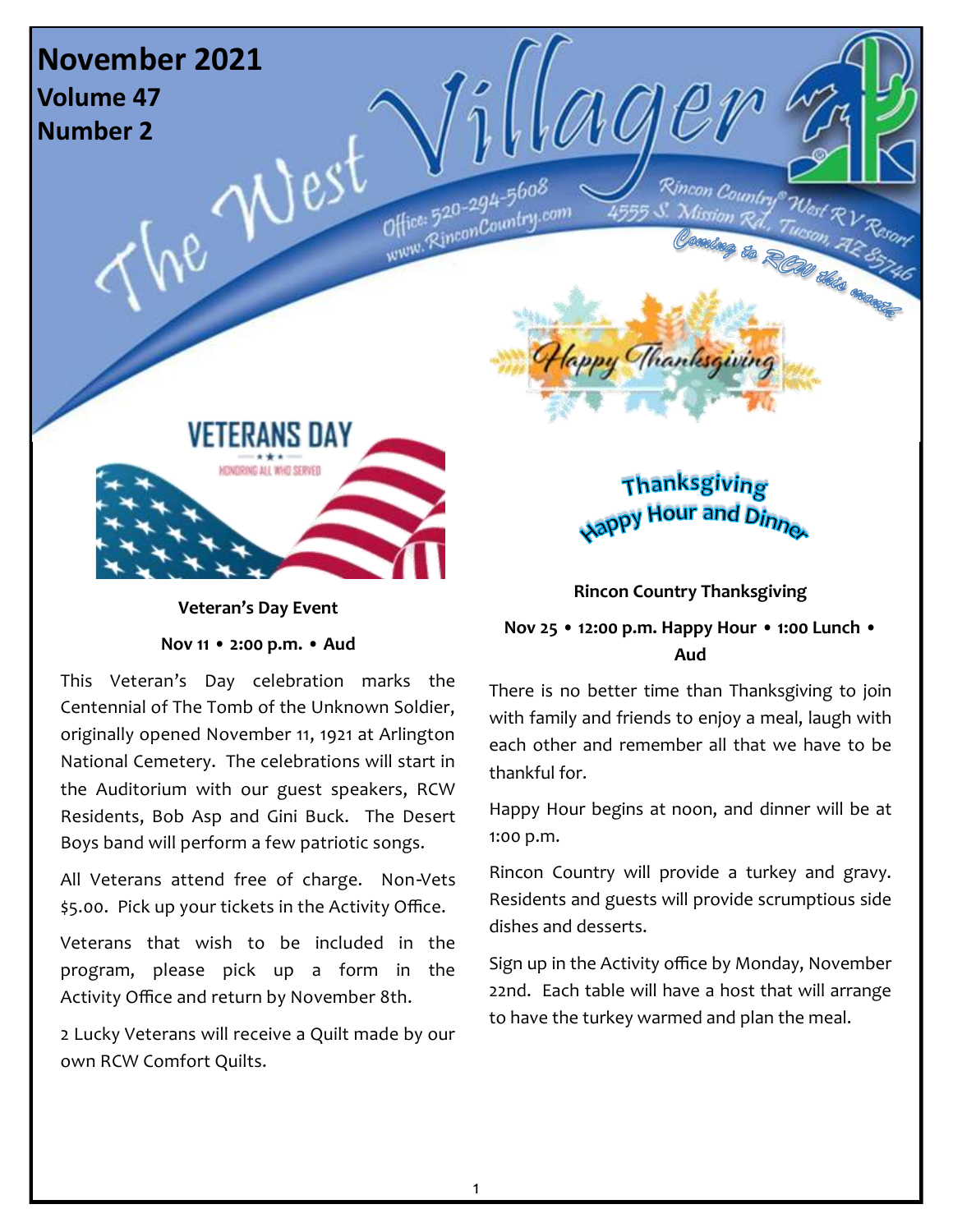

### **Calendar of Events November 2021**



**Thursday, November 4 10:00 am Earthmade Farmers Market and Food Vendors** *Rec. Complex*  **Friday, November 5 9:00 am Friday Coffee** *Auditorium*  **7:00 pm Jazzona** *Tickets: \$12 -Auditorium*  **Monday, November 8 8:30 am Vitalant Blood Drive** *Rally Room - sign up in Activity Office* **Tuesday, November 9 7:00 pm BINGO!** *Auditorium*  **Thursday, November 11 2:00 pm Veterans Day Event -** *Non-Vets \$5.00 Auditorium*  **Friday, November 12 9:00 am Friday Coffee** *Auditorium*  **7:00 pm Share the Bounty Dance** *Auditorium*  **Saturday, November 13 10:00 am Walk Around Sale** *Sign up in the Activity Office* **Tuesday, November 16 9:00 am Safeway Flu Shot** *Sign up in the Activity Office* **7:00 pm BINGO!** *Auditorium*  **Wednesday, November 17 10:30 am Sky Med Seminar**  *Rec. Hall* 

**Thursday, November 18 10:00 am Earthmade Farmers Market and Food Vendors** *Rec. Complex*  **1:00 pm Club Representative Meeting**  *Auditorium*  **7:00 pm Free Movie– Coat of Many Colors**  *Auditorium*  **Friday, November 19 9:00 am Friday Coffee** *Auditorium*  **7:00 pm Dance with the Short Notice Band** *Tickets: \$12 -Auditorium*  **Saturday, November 20 7:00 am Pancake Breakfast by Woodshop** *Tickets \$5.00 (\$6.00 at the door) Auditorium*  **Tuesday, November 23 7:00 pm BINGO!**  *Auditorium*  **Thursday, November 25 12:00 pm Thanksgiving Dinner** *Auditorium*  **Tuesday, November 30 7:00 pm BINGO!**

### *ACTIVITY OFFICE HOURS*

**Monday through Friday 9:00 am - 12:00 p.m.**

**1:00 - 4:00 p.m.**

**Closed Saturday & Sunday**

**Tel: 520-889-6900**

**Wednesday, Nov 24 Closes at 2**

**Thursday, & Friday Nov 25 & 26 CLOSED**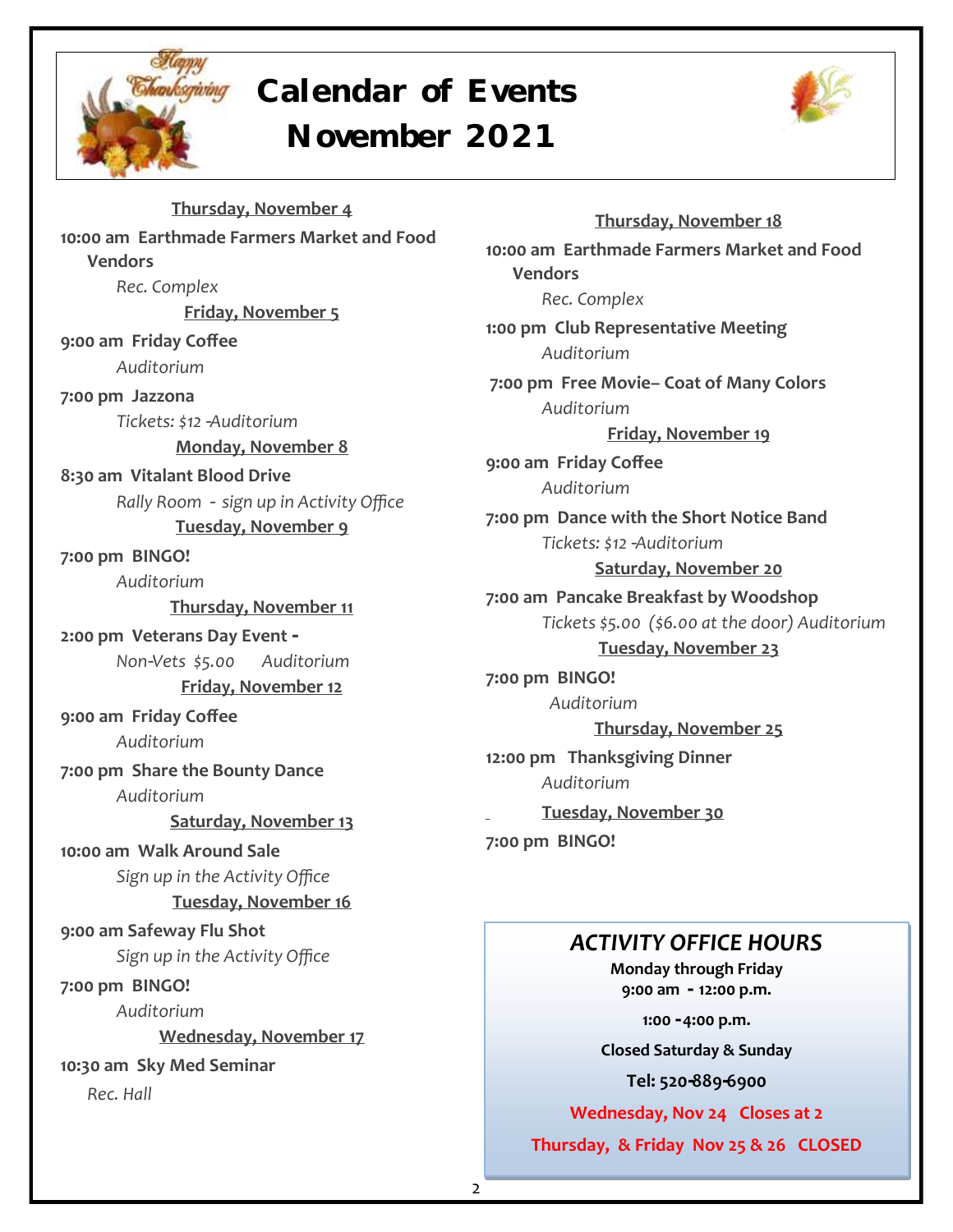

### RCW Ambassadors

### **New to Tucson or Rincon Country West?**

Rincon Country West has a wonderful group of resident volunteers who dedicate their time to welcoming and helping newcomers. As an RCW newcomer, you are invited to attend a free program run by our Orientation Ambassadors. Learn where you can find the best places to shop, eat out, and sightsee in the Tucson and surrounding area. Learn where to find the nearest grocery store, post office, RV supply store, and other places you may wish to visit during your stay. This a great resource if you want to get an insider's scoop about RCW facilities, clubs and activities. Attend an orientation and you'll make new friends and feel at home at Rincon Country West in no time. Orientations will begin on Tuesday, December 7 at 9:00 AM in Classroom 1.



### **Box Tops for Education**

The Activity Office will continue to collect Box Tops for Education for Grijalva Elementary School on Drexel Rd. Please collect the box tops and drop them in the container in the Activity Office.



### **RCW Post Office**

**Window Hours: 12:00 - 3:00 PM**



- The PO has free Priority Mail boxes that can be taken to the Post Office.
- We sell First Class Stamps, Post Card Stamps and Canada Global Stamps.
- We will put a notice in your mailbox for packages that will not fit in the box itself. Packages can be picked up at the counter in the Post Office during Window Hours.



Bingo is coming *BACK*! Opening night is Tuesday, Nov. 9th. Practice your loudest "B-I-N-G-O" yell and bring your lucky charms. You could be the next big jackpot winner! Buy your cards by 6:55 pm. Bingo will begin promptly at 7:00 pm.

Bingo Cards are \$1.00 ea. Bring small bills, please.

We will have fresh popcorn, coffee, soda, candy, cookies, and daubers. The concession stand opens at 6:30 pm.



**Speed Limit**

**Please observe the 10-mph speed limit inside the park.**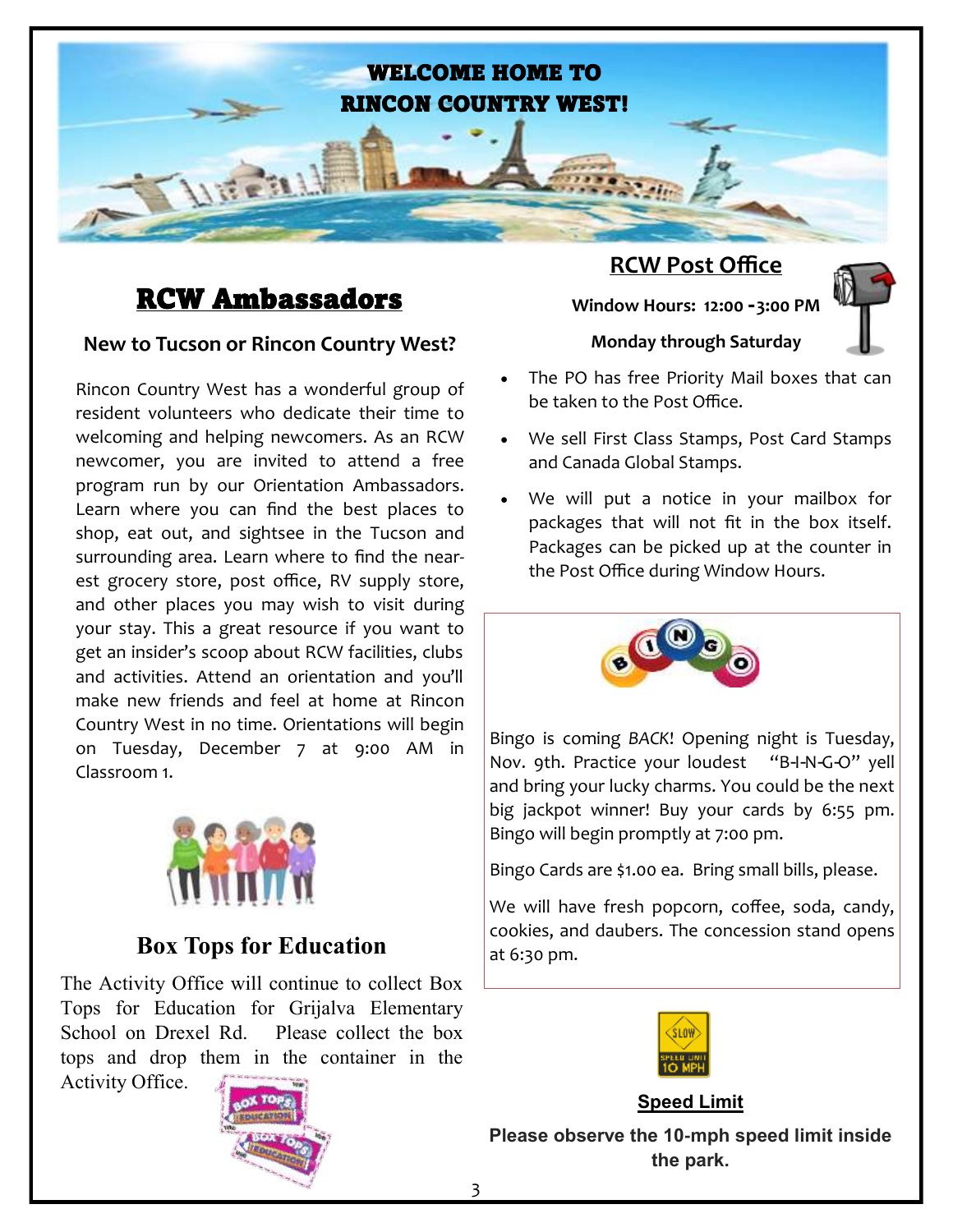# **NOVEMBER SHUTTLES**

### **RESERVE YOUR SEATS STARTING OCTOBER 26!**

**We have some awesome shuttles coming up in November and are happy to take you there and home again with no hassle for parking! Sign up in the Activity Office.** 

**Saturday, November 6:** Thunder Over Arizona Thunderbirds Air Show at Davis Monthan **Tuesday, November 9:** Mini Time Machine Museum with lunch at Beyond Bread **Saturday, November 13:** Beer Tasting **Tuesday, November 16:** Second Hand Shopping **Thursday, November 18:** Mt. Lemmon **Saturday, November 20:** Tucson Museum of Art Holiday Market **Tuesday, November 23:** Sonoran Desert Museum

We are so lucky to have the Rincon Country shuttle bus and love offering different adventures for you throughout the season. If you have any ideas of trips that you would like to go on, please let us know! We welcome your feedback.

All shuttle trips have a \$5.00 shuttle fee. If traveling over 100 miles round trip, there is a \$15.00 shuttle fee.

**Only residents of Rincon Country can ride the shuttle at this time.** 

**Please make sure to sign a waiver.**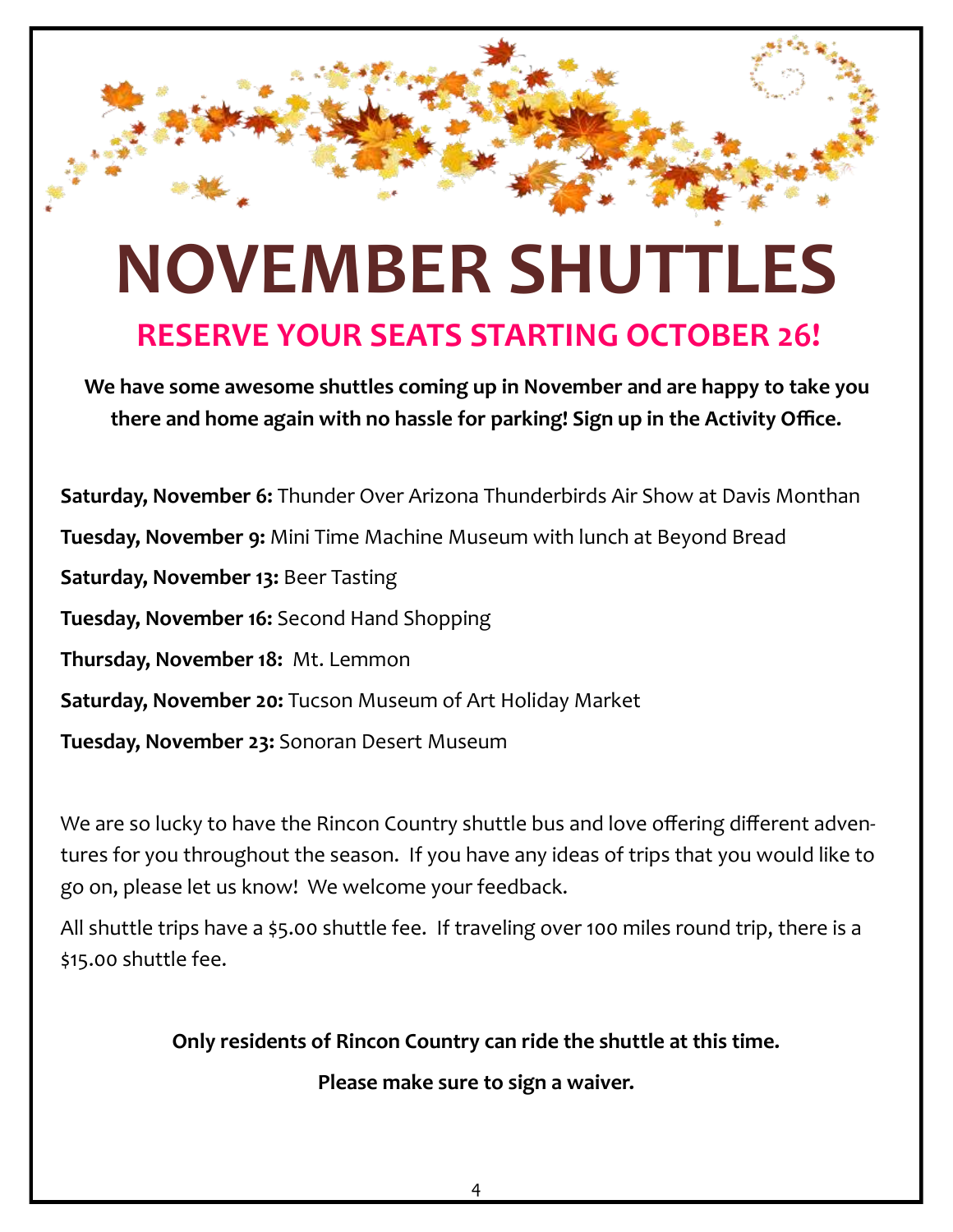# **Shuttle Bus Trips - November 2021**

### **Thunder and Lightning over Arizona DMAFB Air Show**

### Saturday, November 6

Two shuttles: 9:15 am - 1:30 pm, 10:30 am - 3:00 pm

### Shuttle Fee: \$5.00

Come visit Thunder and Lightning Over Arizona, Davis-Monthan Air Force Base's Annual Open House.

The 2021 Thunder and Lightning Over Arizona Air Show promises to be a weekend packed with heart-pounding air performances and familyfriendly activities. This is your chance to get up close and personal with the aircraft and pilots!

### **Mini Time Machine Museum**

Tuesday, November 9, 12:00 pm - 4:00 pm Shuttle Fee: \$5.00 Museum Entrance Fee: \$7.00/senior Payable at the door

Discover the magical world of miniatures at The Mini Time Machine Museum of Miniatures, where visitors are seemingly transported to different lands and times through the stories told by over 300 miniature houses and roomboxes, expertly displayed in over 10,000 square-feet of state-of-the -art exhibit space.

### **Beer Tasting**

Saturday, November 13, 3:30 pm - 8:30 pm

#### Shuttle Fee: \$5.00

Join your RCW friends for a night of exploring the various mini craft breweries throughout Tucson!

Price of food and drink not included.

#### **Mt. Lemmon**

Thursday, November 18 10:00 am - 4:00 pm Shuttle Fee: \$15.00

Enjoy a scenic ride to Mt. Lemmon. At just over 9,000 ft. in elevation, Mt. Lemmon is the highest point in the Santa Catalina Mountain Range. We will stop for lunch at a restaurant in Summerhaven, a tiny city at the top of Mt. Lemmon where you will have time to stretch your legs and visit a few shops. Dress in layers. The top of Mt. Lemmon is about 30 degrees cooler than Tucson. Please do not sign up for this trip if you have a medical condition which advises against high-altitude travel.

Bring money for lunch.

#### **Sonoran Desert Museum**

Tuesday, November 23 10:00 am - 3:00 pm Shuttle Fee: \$5.00 General Admission: \$24.95; \$22.95 Seniors; \$21.95 Military Payable at the door

Come out and enjoy the beauty of the desert at the Sonoran Desert Museum. The Desert Museum is a fusion experience: zoo, botanical garden, art gallery & classes, natural history museum, and aquarium. Experience the Desert Museum's gardens, which showcase the Sonoran Desert's vibrant ecosystem and represent a variety of biotic communities found within the Sonoran Desert region. Throughout the day you can also experience the thrill of free flying birds of prey at the Raptor Free Flight, attend one of the theater demonstrations, or chat with a docent including a live animal.

Enjoy some lunch while at the museum in one of their on-site restaurants or coffee shops.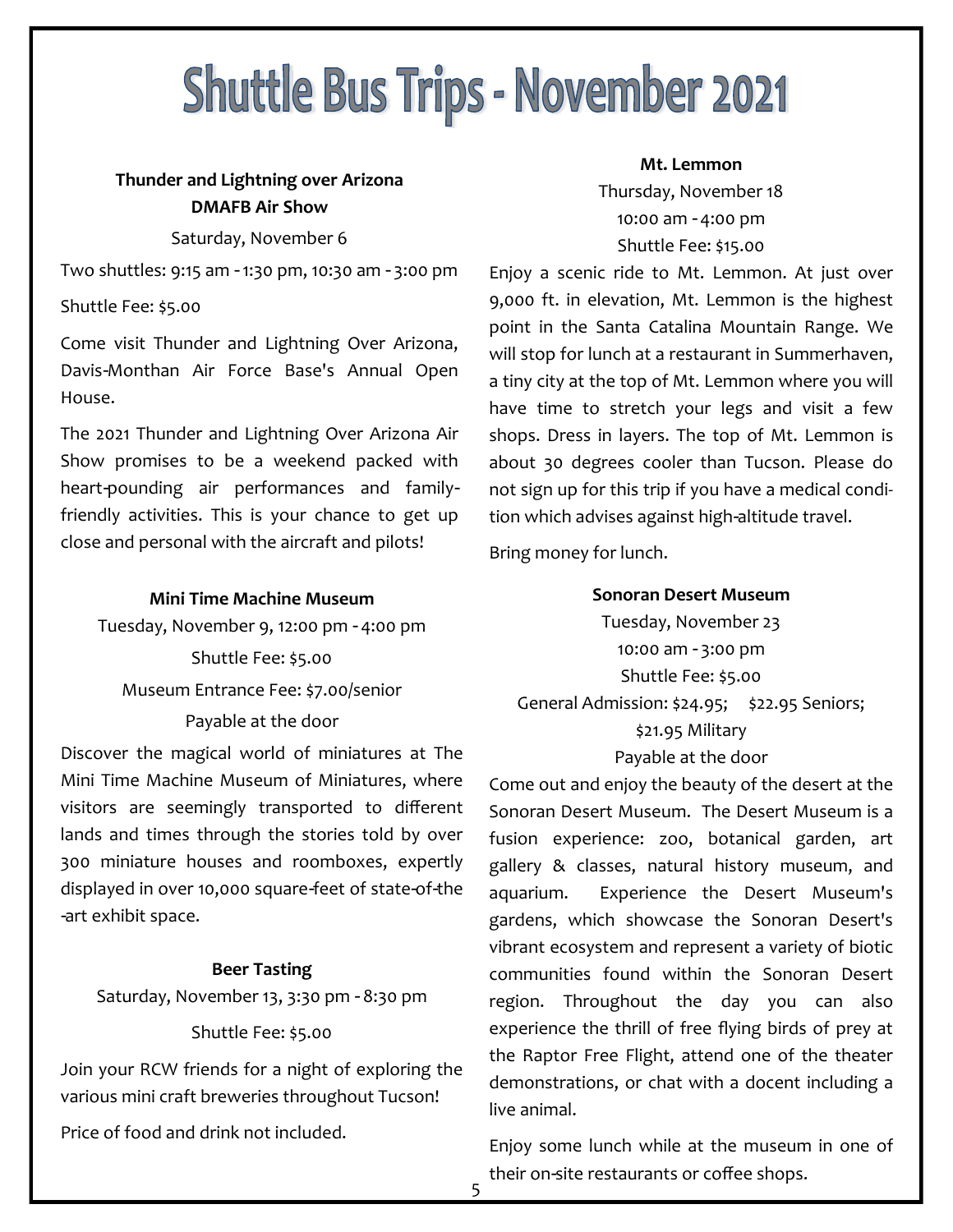# "Adventure Never Ends"





# send us your photos

Please share your memories for any Adventures you may have taken. Cruises, Trains, Parks, Tours…… anywhere you've been.

Do you have photos you would like to share?

You have several options to share them:

1) email them to pamanderson@ymail.com;

2) Get them to Pam either at lot 978, or put in PARK mail.

They will be digitally reproduced and returned to your Mailboxes or email.





### **RCW Garden Railroad**

The railroad operates on a regular schedule from November through March. Maintenance and improvements are done by RCW Garden Railroad Club members.

| Monday:    | $1:00 - 2:30$ |
|------------|---------------|
| Tuesday:   | 10:00 - 11:30 |
| Wednesday: | 10:00 - 11:30 |
| Thursday:  | $1:00 - 2:30$ |
| Friday:    | 10:00 - 11:30 |



# **NEED SERVICE, TUCSON?**

We can help! Instead of pulling up camp, give us a call and we'll send our mobile service van to your campsite.

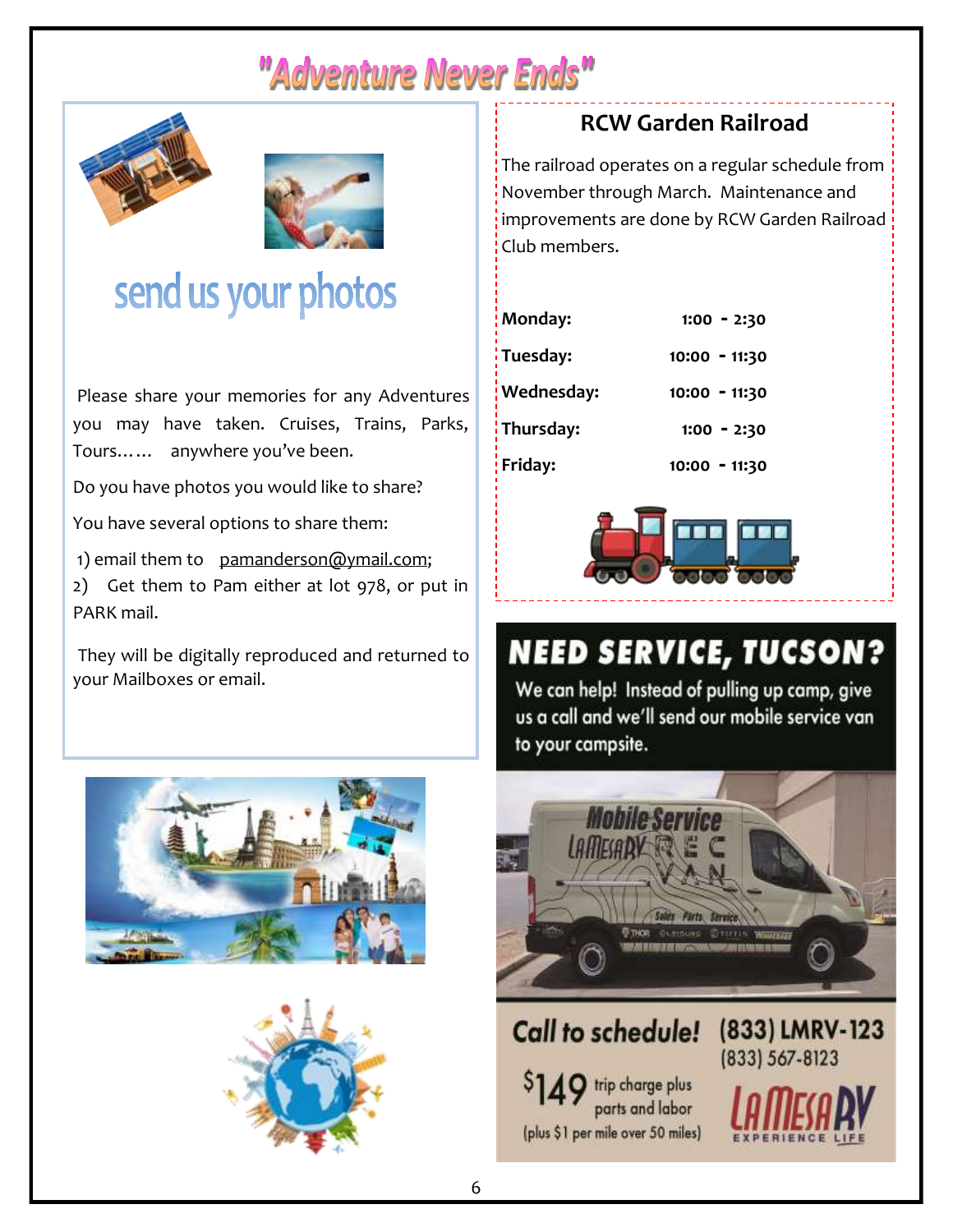# For Club Leaders *Villageaires Chorus Announcement*

### *The West Villager*

### **Submissions**

Club leaders may now submit articles for *"The Villager"* online:

### **maryc@rinconcountry.com**

Please observe the following guidelines for submitting articles for *The Villager*. **The deadline for the monthly Villager is the 5th day of the month prior to issue date.** For example, the deadline for the December *Villager* is November 5.

Include times, dates, room locations, and contact names and numbers. Please do not **bold**, underline or use ALL CAPITALS. Please keep articles to 150 words or less.

### **Bulletin Boards**

The bulletin boards located in front of the office and next to Jewelry Arts are used for club schedules, and communication from the Activity Office. If you or your club would like to post something on this board, it must be approved by the Activity Office.



Heads Up! If you are planning to join The RCW: Villageaires mixed chorus the 2021-22 season, please schedule the following dates for rehearsals and performances.

**Holiday Show:** Practices begin Tuesday, Nov. 2, at 9:00 - 11:30 am in the Recreation Hall, each Tuesday and Thursday, with shows **Dec. 10 and 11.**

**Spring Show:** Practices begin Tuesday, Jan. 4, at same time and place, on Tuesdays only, with show dates on **March 18 and 19.**

**Audience:** Plan your schedules around the show dates for delightful evenings of just good vocal entertainment.





### **Club Representative Meeting**

### **Nov 18 • 1:00 p.m. • Auditorium**

If you are a club leader, please make sure to attend our Club Representative Meeting on November 18 to talk about the upcoming season and how the Activity Office can support your club! We will be updating the Club & Activity Guide at this time, please make sure to be present.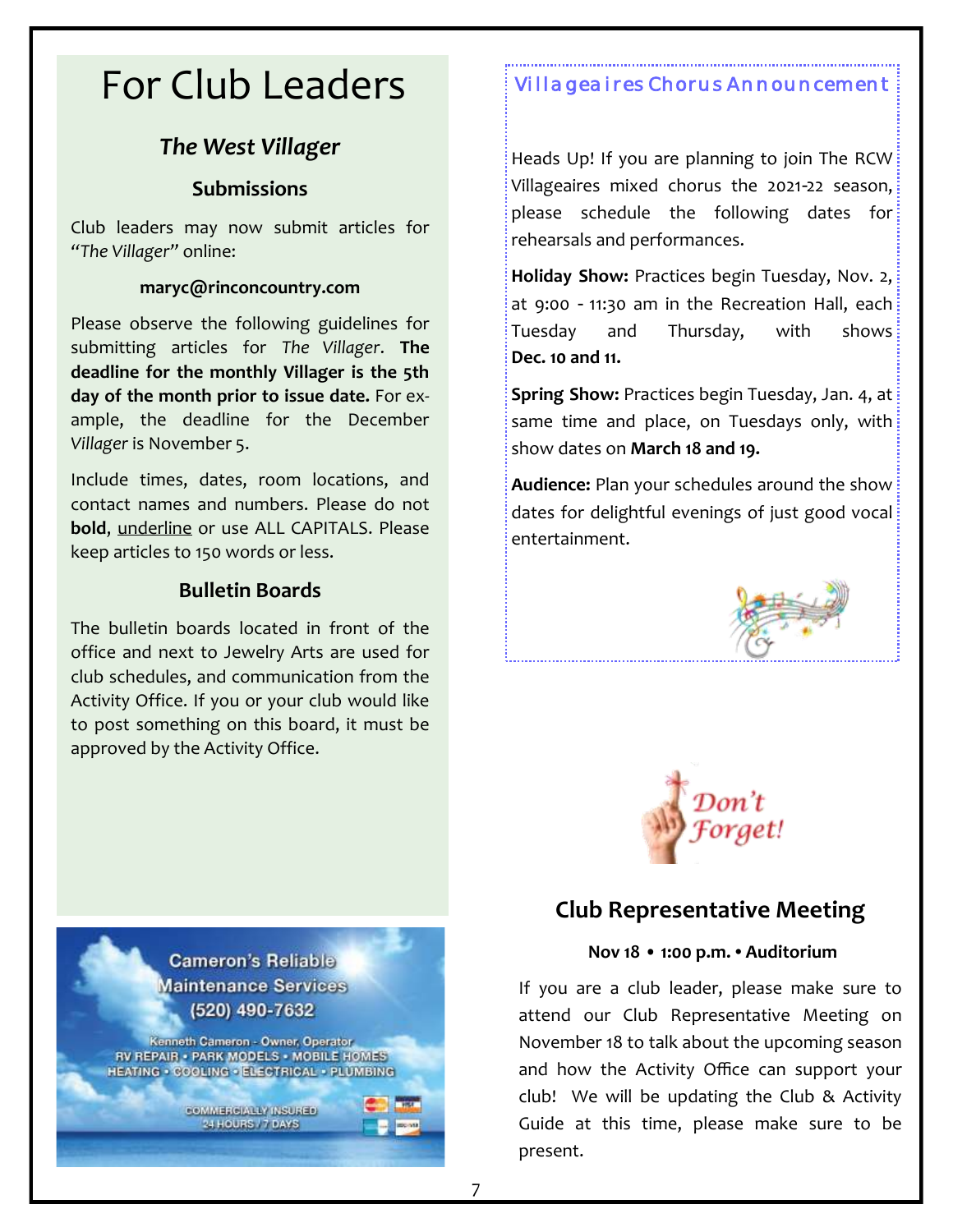### And now for something completely different...





### **Vitalant Blood Drive**

Monday, Nov 8 8:30 am - 12:30 pm - Rally Room Be a Hero. Give Blood.

As one of the nation's oldest and largest comprehensive transfusion medicine organizations, Vitalant serves local communities across 40 states including Arizona and Nevada.

Final information was not available when this newsletter was going to press.

Please sign up in the Activity Office.

### **Safeway Flu Shot Clinic**

Tuesday, Nov 16, 9:00 am - 12:00 pm - Rally Room

Sign up for a time in the Activity Office.

Get you annual flu shot!

Safeway Pharmacy is having a flu shot clinic right here at RCW! Protect yourself and the people you care about. Flu shots are free if you bring your Medicare card and most insurance cards.

Safeway will provide the dosage recommended for people over 65 and the regular dosage of the flu vaccine. There will also be pneumonia and DPT vaccines and Covid Booster shots available.

Please sign up in the Activity Office.





**SkyMed**, Number One in medical evacuation services, provides emergency medical transport from wherever you are (even at home) or however you travel. When a member suffers a critical illness or injury sending you to a hospital, SkyMed *TAKES YOU HOME* to your own doctor, hospital, and family.

Through Dec. 31, 2021, the SkyMed 21 Stimulus Program offers the following bonuses:

- Price locked for life at same rate
- Bonus up to 21 weeks for new or renewing members and for referrals
- Renewing members eligible regardless of expiration date
- Military, law enforcement, medical, or fire protective service members receive 3 additional months

Effective Jan. 1, SkyMed fees are increasing, so NOW is the time to join or renew and refer your friends for the money-protecting and life-saving benefits of a SkyMed membership.

Sign up in the RCW Activity Office for a breakfast sandwich seminar in the Recreation Hall on Wednesday, Nov. 17, at 10:30 am. Or contact Jerry and Marilyn Collins at 208-867-8739 for complete information or an appointment to learn about SkyMed.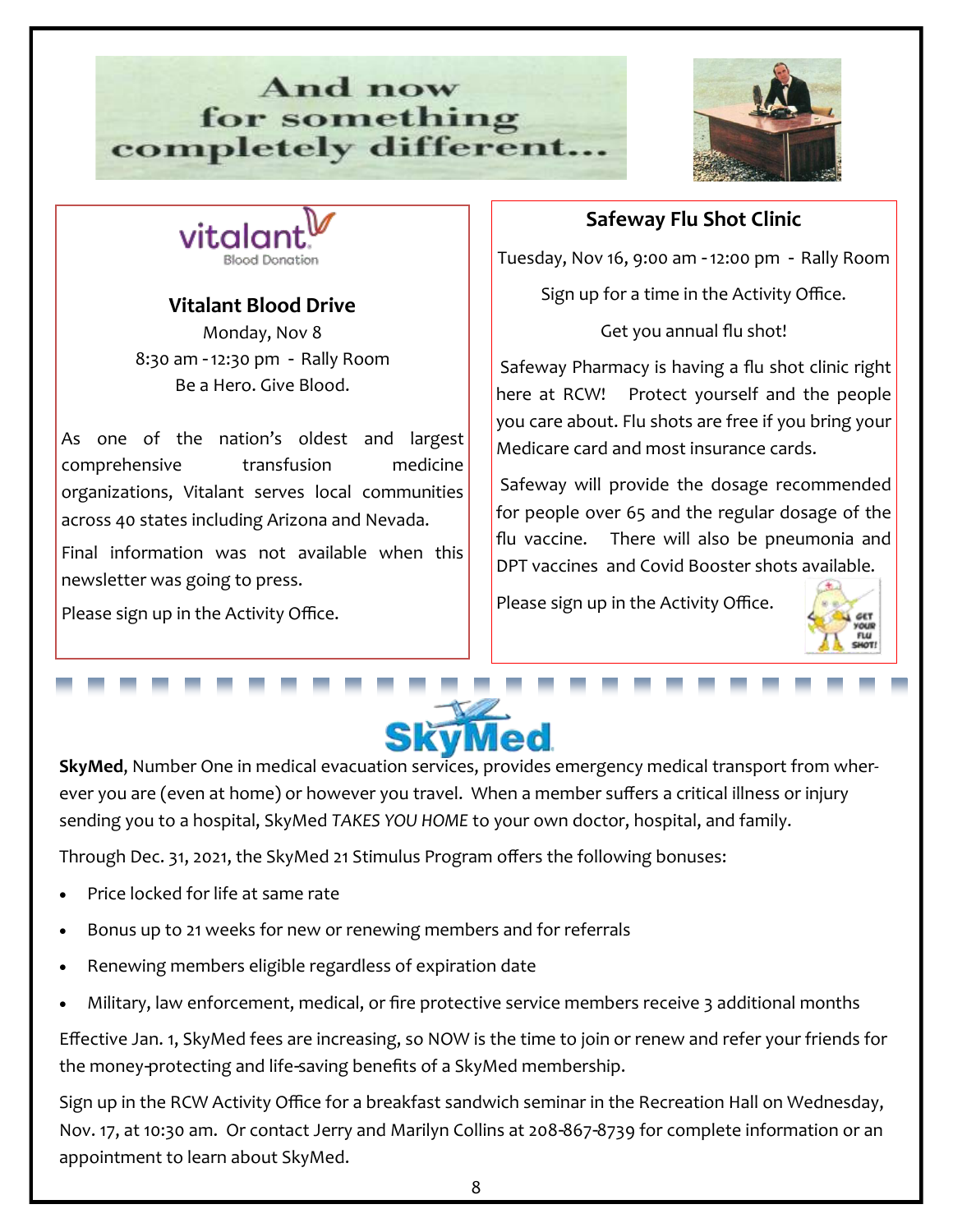





### **November Walk Around Sale**

**Nov 13 • 10:00 a.m. - 1:00 p.m.** 

One person's junk is another person's treasure! If you have some items that you would like to sell, this is the time to do it!

Make sure to come to the Activity Office beforehand to sign up if you would like to sell at your unit.

### **Earthmade Farmers Market**

**Nov 4 & 18 • 10:00 a.m. - 1:00 p.m. •**

### **Breezeway**

We welcome back all of our wonderful vendors for the 2021-2022 season! This season we will be hosting Farmer's Markets and Craft Fairs every Thursday throughout the month starting in November. We encourage everyone to come down to the Breezeway to check out local artwork, fresh fruits and vegetables, handcrafted jewelry and much more!



at (520) 278-4613 or email: news4lessazstar@gmail.com





### **Pancake Breakfast By Woodshop**



**Nov 20• 700 a.m. - 9:00 a.m.** 

**Rec Hall - Auditorium**

**Tickets \$5.00 from Activity Office / \$6.00 at Door**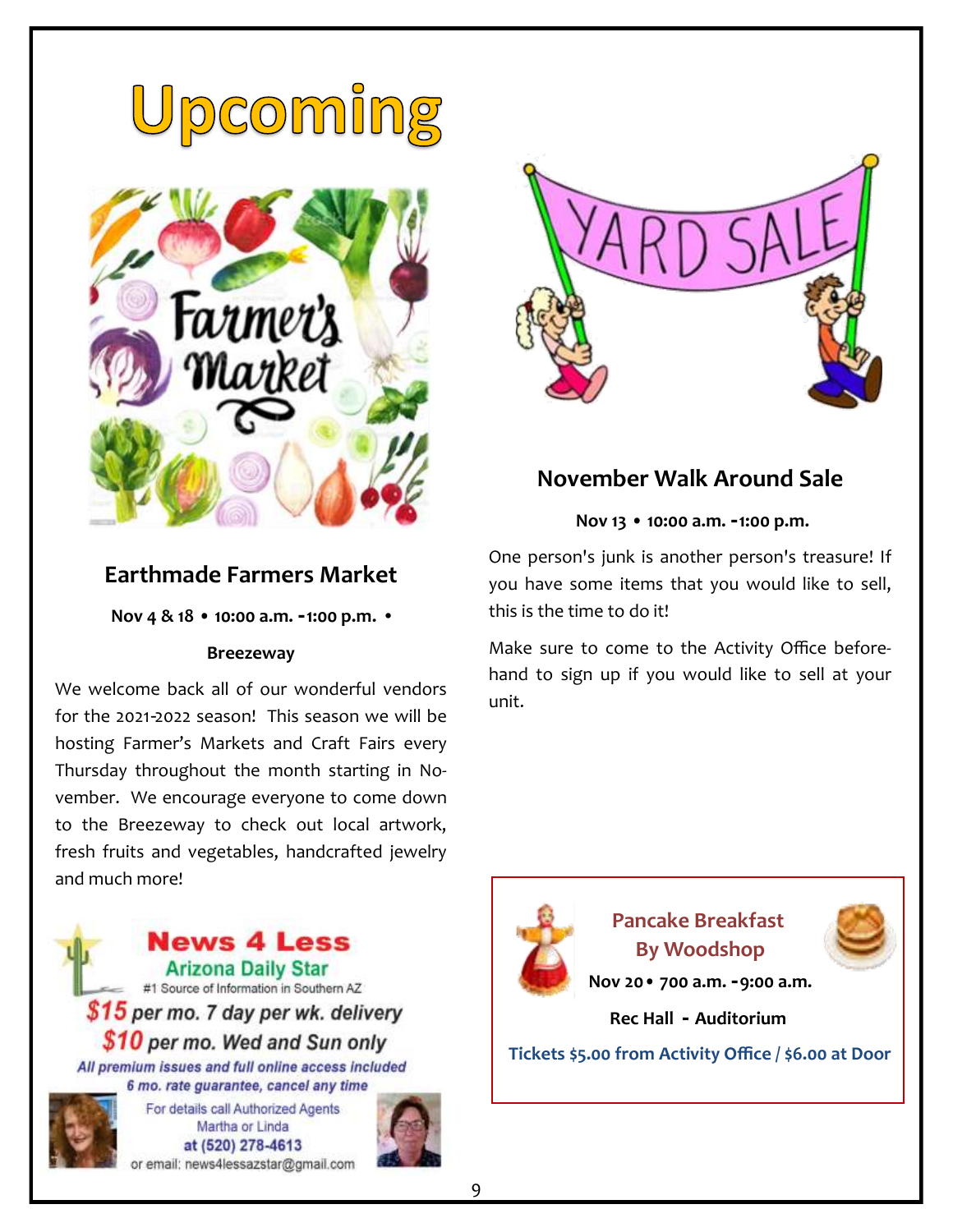## ra<br>Bandar **November EntertainmentGet Your Tickets Starting Tuesday, Oct 26!**



**Nov 5: Jazzona Performance:** Come out for a night of true jazz with this awesome band playing hits from across the board to include jazz, big band, classic rock, pop, country, polkas, waltzes, and much more. Auditorium \$12.00 7:00 p.m - 8:30 p.m.



**Nov 12: Share the Bounty Dance.** Let's kick up our heels and Dance the night away with the Kelly Bryan Band. Dance is Free, just bring a perishable item to donate to the Community Food Bank

Auditorium Free 7:00 p.m. - 9:00 p.m.

**Nov 18: Movie Night "Dolly Parton's Coat of Many Colors:"** Come out to enjoy a movie with friends and hear the Dolly Parton story. This is a great movie about one of the best country music icons in the world.

Bring your own refreshments.

Auditorium Free 7:00 p.m.





**Nov 19: Dance with the Short Notice Band :** Join us in welcoming a new band to RCW, Short Notice. Dust off those boogie shoes for a mix of pop, rock, country music and much more! Auditorium \$12.00 7:00 p.m - 10:00 p.m.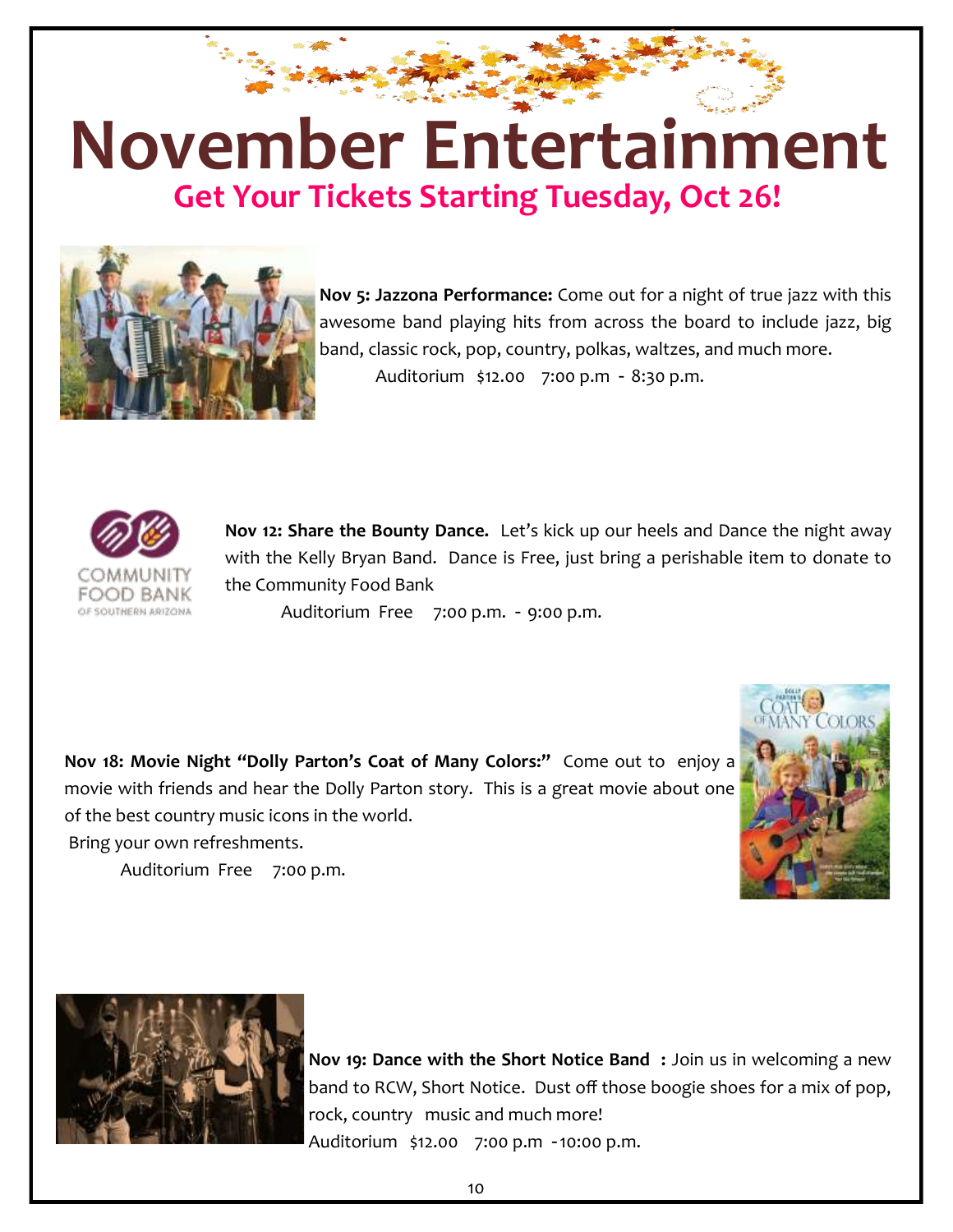

The "I'm Okay Club" is a program for guests and residents who are living alone. This is a daily check-in by phone that allows us to make sure you are OK. Please stop by the Activity Office to sign up. We look forward to seeing you.



We have four Automated External Defibrillator (AED) devices. Make it a point to learn their locations. There is one in the Breezeway, across from the Office and in each laundry room and one between Pickleball and Tennis courts.



### **Safety from Wildlife**

The weather is cooling and this is a time when rattlesnakes might seek the warmth of a cozy asphalt street after sundown.

For maximum safety carry a flashlight when you are walking at night, keep pets on a leash, and remain alert to an unlikely, but possible, encounter.

**Safety Rules and Precautions** 

Below is a list of most commonly noted concerns:

- Being in the dark Please carry a flashlight when walking after dark. If you are biking, please have a light on your bike.
- Going the wrong way Please remember to walk facing traffic and bike with traffic. This is especially important to avoid passing others within the 6 feet social distancing.
- Wandering humans with pet attached All pets must be in the pet section, unless pet is a service animal. Humans, please assume that a pet outside the pet section is a service animal. If there is a concern, please see humans in the Main Office rather than create a confrontation. Humans, please remember pets must be cleaned up after and kept on a leash at all times!

### **BE THE FIRST TO GET YOUR NEWSLETTER!**

By subscribing to a paperless Villager, you will see the newsletter before it is printed, save 20-40 sheets of paper each month, and have access to RCW news from afar.

Simply fill out the Paperless RCW Villager Newsletter Form from the Activity Office to receive the Villager Newsletter via email. Go Green...Go Paperless!